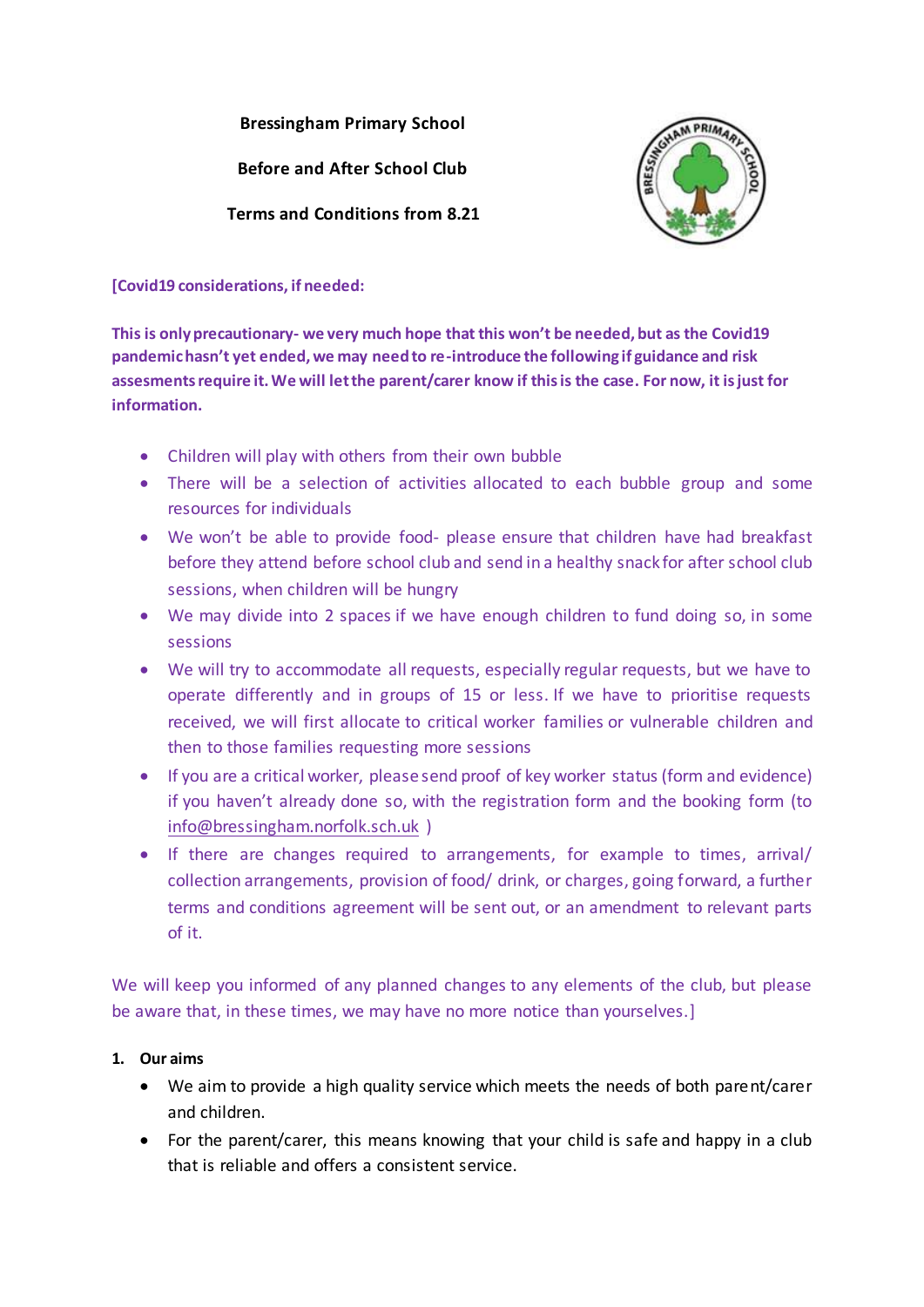For a child, this means an environment that is safe, happy, supportive and nurturing. A place to be with friends and make new ones, try out new activities, to relax, to have fun and enjoy.

## **2. Introduction**

We have dedicated and experienced staff. Mrs Michelle Crow is our Before and after School Play Worker. She is fully DBS checked and appropriately qualified. Other staff employed by the school may also fulfil this role, when required.

We are usually situated in the main hall in the school. Sometimes we go outside, within the school grounds. The club caters for children at Bressingham Primary School for all classes. Year R will only attend once they are full time.

## **3. Session details**

There will be no sessions during school holidays or on staff training days.

## **Before school club**

**7.30 start on Monday, Tuesday and Wednesday,** with arrivals either at 7.30 and by 7.40 or at 8.00 and by 8.10

**7.45 start on Thursday, Friday**, with arrivals either at 7.45 and by 7.55 or at 8.00 and by 8.10

## **After school club**

Until 5.30 each day Collection options are at 4.10 and by 4.20, at 4.50 and by 5.00 and at 5.20 and by 5.30

If we find that only 1 child is booked for any session, that session won't run, for safeguarding reasons.

#### **Fees**

Before school club £6

After school club- collection at 4.10 and by 4.20 £6 After school club- later collection times £10

**All sessions will need to be booked and booked sessions will be charged for, unless a child has an authorised absence from school.**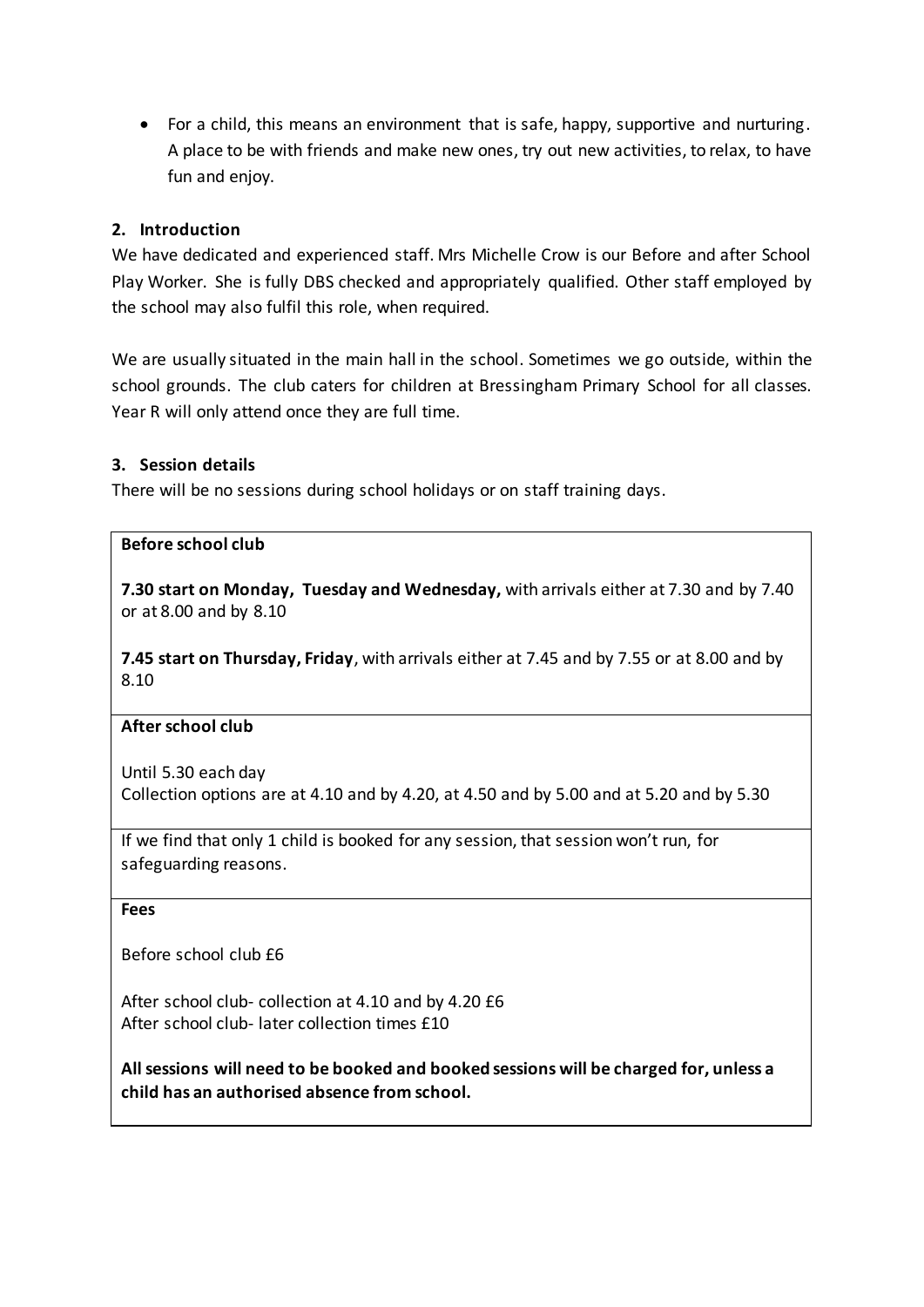## *Attending Before School Club*

Children should be taken to line up along the fence outside the school, from outside the staff car park gate towards the main gate, by a parent/ carer*. Please wait with your child and at a respectful distance from others.* You will be met and asked whether everyone in your household is well. Your child will be signed in (verbal agreement), after which your child will go into the hall to meet the play leader and wash their hands. F*ood will be served to those arriving between 7.30 and 7.40; for later arrivals, please ensure that your child has eaten at home.* Children will go to classes at 8.40am. Please note that repeated arrival after the drop off time may result in a child's place at the club being removed.

## *Attending After School Club*

Children attending the club will be brought to the main hall (or other location) at the end of the school day. *A snack will be provided before 4.10; your child can bring their own healthy snack if you prefer.* 

Children will be brought out via the car park entrance for collection at 4.10pm, 4.50pm or 5.20pm for the agreed collection times. *Please can parents/ carers wait outside the school gates, at a respectful distance from one another.* You will be met and your child signed out (verbal agreement). Only those identified on the registration form may collect a child.

If you are late, your child will be brought out at the next collection time and you will be charged for the extra session. There won't be anyone available to bring children to the door between collection times, so collection between these times is not possible.

All children must be collected by 5.30pm. In the event of any parent/ carer being late to collect their child it is essential that you contact the school at the earliest opportunity to enable us to make arrangements. An additional charge of £10 is made for every child who is collected late. Persistent lateness may result in a child's place at the club being removed.

If a child is not collected and the parent has not contacted the school, attempts will be made to contact the parent. Failing this, attempts will be made to contact those listed as able to collect the child. Should this still prove unsuccessful, staff will wait one hour. After this time, Children's Services will be contacted.

## **4. Registration and booking a place**

- Please note that no bookings can be placed via social media, for Safeguarding reasons.
- **Regular sessions** Once a completed Registration Form and Booking Form have been completed and sent to the School [\(info@bressingham.norfolk.sch.uk\)](mailto:info@bressingham.norfolk.sch.uk), the parent/carer will be notified if they have been successful in obtaining a place, or whether they have been added to a waiting list. Priority will be given to children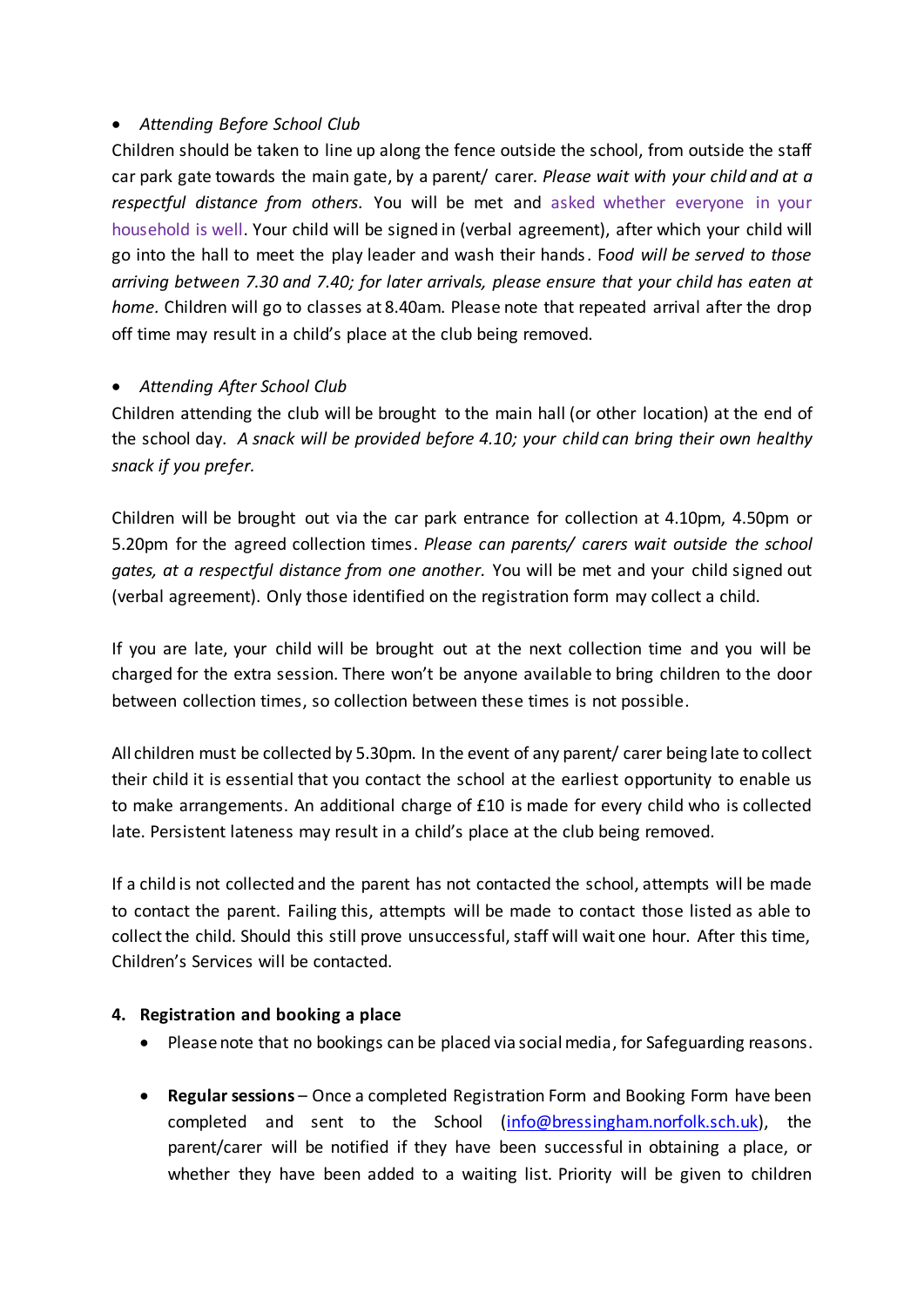attending the club on the most regular basis (unless we are instructed to prioritise critical workers and vulnerable children due to a pandemic).

- **Individual / Ad hoc Sessions** Once a completed Registration Form has been completed and sent to the school [\(info@bressingham.norfolk.sch.uk\),](mailto:info@bressingham.norfolk.sch.uk) a child will be registered with our service and bookings for sessions may be made. A booking form or email is required before a child can attend the club. These individual/ ad hoc bookings should be emailed to [info@bressingham.norfolk.sch.uk.](mailto:info@bressingham.norfolk.sch.uk) Priority is given to children attending the club on a regular basis and bookings will only be taken if there is availability for the session requested. *If a parent/carer has not had confirmation and a child arrives for the club, but no spaces are available, they will not be able to stay for the club on that occasion.*
- **Late bookings-** occasionally a parent/ carer may need to make a late booking. If trying to book within school hours, please book by telephone via the school office (01379 687318), to check for availability. *Again, if a parent/carer has not had confirmation and a child arrives for the club, but no spaces are available, they will not be able to stay for the club on that occasion.*

#### **5. Fees**

*Invoices for fees will be issued at the end of a month via ParentMail. Fees need to be paid on receipt of invoice. They must not be paid to the Before and After School Club leader, for reasons of financial probity, but preferably online via ParentMail, or by cheque (or cash) in a named envelope delivered via your child and their teacher, to the school office.*

Current fees are detailed in section 3 above.

Fees will be reviewed from time to time and parents informed of any changes in advance.

If no payment is received within seven days of issue of invoice, the school reserves the right to withdraw the child's place until the arrears have been paid. Repeated late payment may result in a child's place being withdrawn permanently.

We will charge for all booked sessions, unless a child is absent from school; this is partly to cover expenses and partly to ensure that only places truly expected to be used are booked, so that we can help more families.

If the school closes the Before/ After School Club due to unforeseen circumstances, a parent/carer will be informed and will not be charged for these sessions.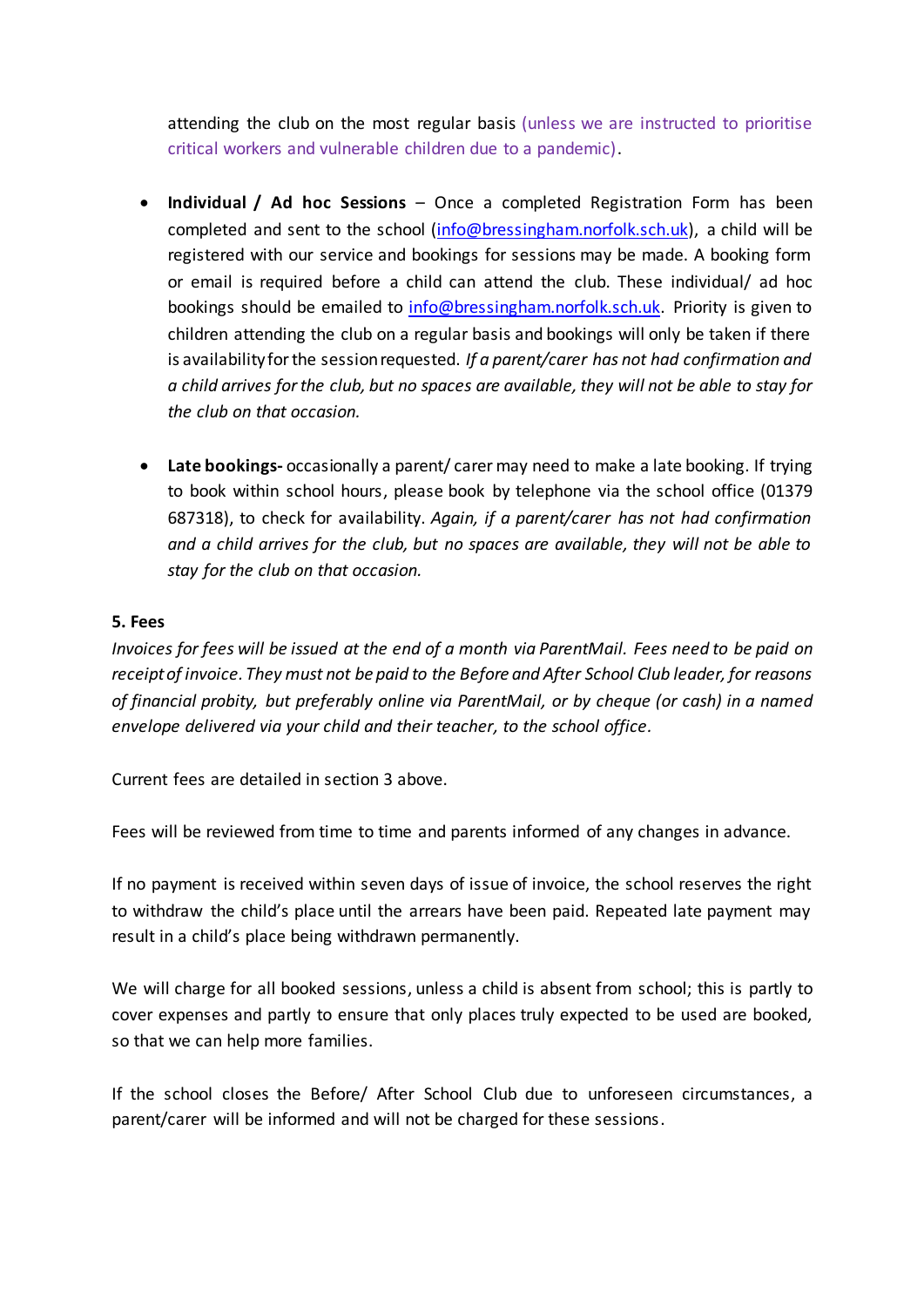Fees are the responsibility of the person who signed the booking form, requested the place with a booking form or by email or telephone call, or who has parental responsibility for the child.

As stated before, a fee of £10 (per child) will be charged if a child is picked up after 5.30pm.

## **5. Sickness**

A parent/carer must inform the Before and After School Club if the child has any known medical condition or health problem or has been in contact with infectious diseases.

Parents/carers must comply with the exclusion guidelines set by the Health Protection Agency; details are available from the school office. A child must not be brought to our Before and After School Club if they are unwell.

# **6. Parent/Carer authority**

## **Welfare of the child**

The parent/carer authorises the Before and After School Club to take all necessary action to safeguard and promote the welfare of the child in line with school policies.

The parent/ carer consents also to emergency medical treatment, including surgery and/or general anaesthetic, if certified necessary by a doctor and if a parent/carer cannot be contacted on the emergency numbers provided in time.

Medicines cannot be given to children by Before and After School Club staff, although children can use inhalers for asthma if needed, or be given adrenalin injections, should this be needed, if permissions have been provided and accepted via the usual school systems. Non-prescribed medicines are not allowed to be given or self-administered (by the child) within the Club, in line with school policies.

# **Absent Children**

It is the responsibility of the parent/carer to sign their child into the Before School Club and sign them out of the After School Club at the end of the session (verbally at present). Absent children will be followed up from the school's class registers at the beginning of the school day, in line with the school's Attendance Policy. Please contact the school if your child is unwell, in the usual way.

## **Accidents**

All accidents, that staff are made aware of, are documented in an accident book and reported to the collecting person.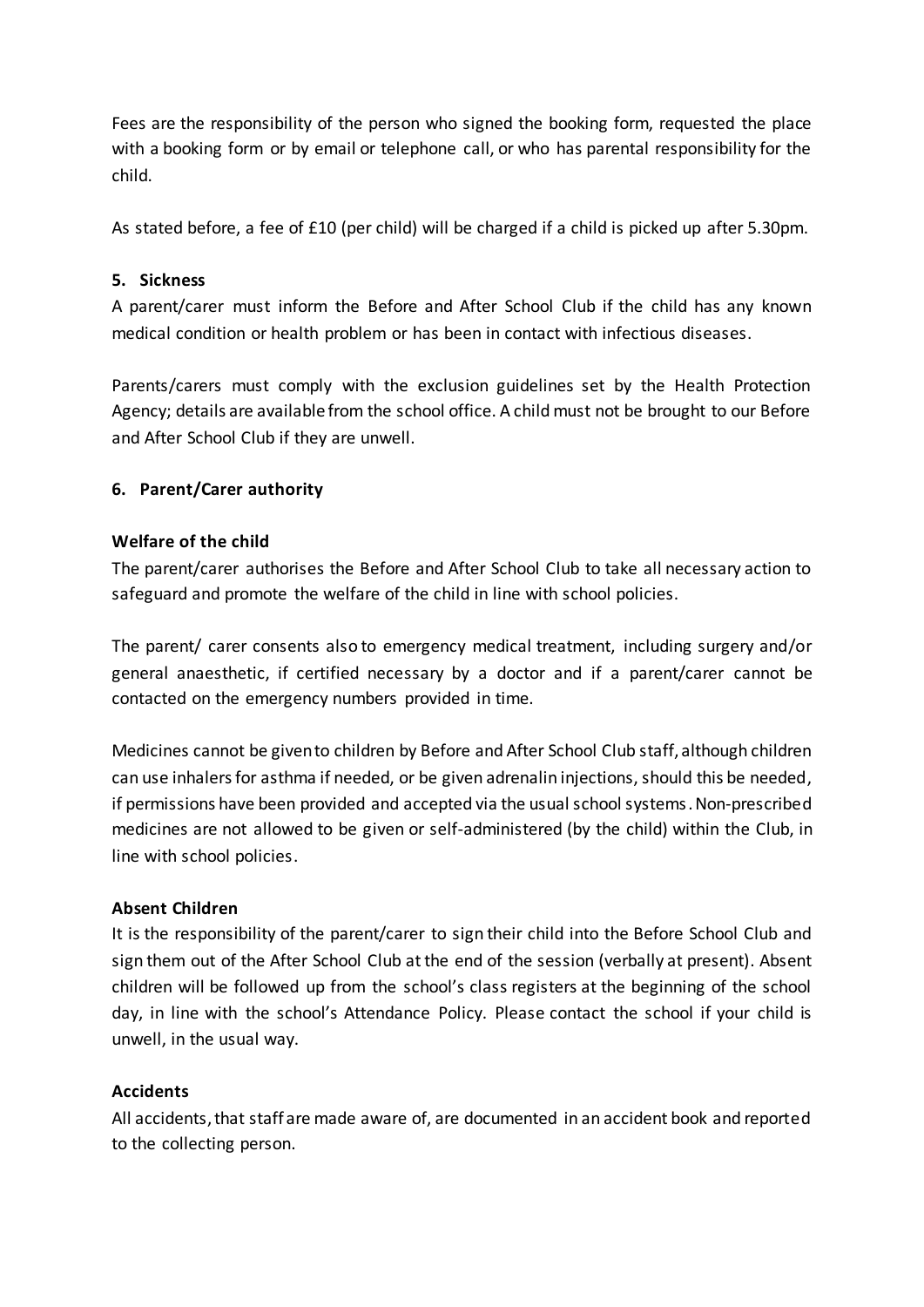#### **Loss of property**

Bressingham Primary School Before and After School Club will not be liable for loss of property brought onto the premises by parent/carer or child.

## **7. Cancellation and removal**

#### **Termination of the Contract:**

A child will leave the Before and After School Club when they leave Bressingham Primary School.

#### **Removal**

The parent/carer may be required to remove the child temporarily or permanently if the conduct of the child is unacceptable and it appears to the Play Leader that the continued presence of the child is incompatible with the interests of Bressingham Primary School Before and After School Club. There would be no refund of fees in these circumstances.

#### **9. General Conditions**

#### **Disclosures**

The School Office must be notified, in writing, immediately of any changes in contact details or family situations, Court Orders or situations of risk in relation to the child for which any special precautions may be needed.

## **Child Protection**

Staff have a duty to report any significant concerns they might have about the safety/wellbeing of a child to the Schools Designated Person for Safeguarding (the Headteacher) who may then also inform Children's Services if appropriate, in line with the school's policies for Safeguarding.

## **Confidentiality**

The parent/carer agrees to inform the School of any information necessary to safeguard or promote their child's welfare or avert the risk of harm to their child or other person.

Staff will be informed of sensitive issues concerning the child on a 'need to know' basis.

## **Learning/Physical Difficulties**

The parent/carer should notify the School of any problems that many occur due to learning/physical disabilities.

## **Equal Treatment**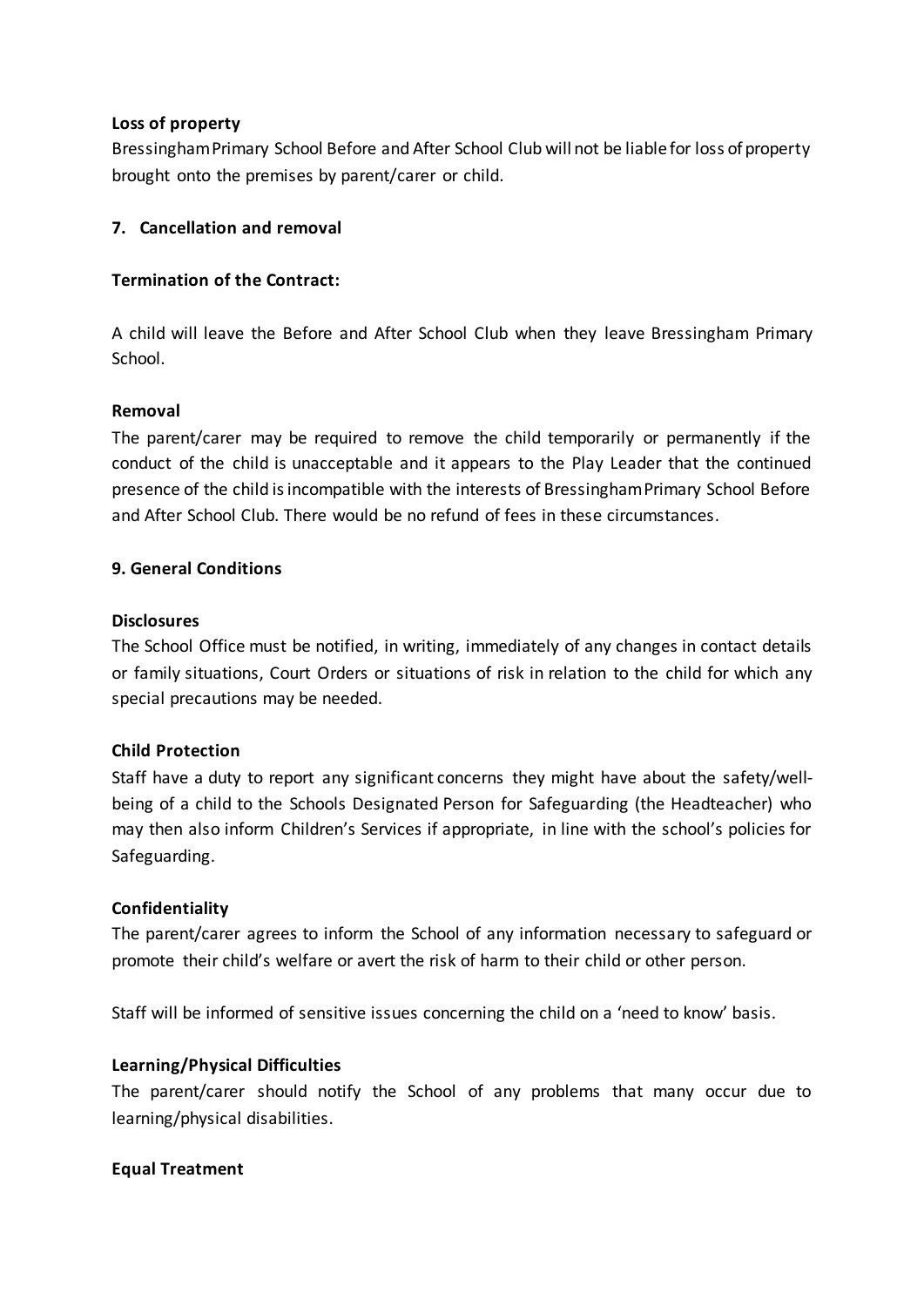We welcome staff and children from many different backgrounds. Similarities and differences are valued and respected and all children are treated equally.

#### **Discipline**

The parent/carer hereby confirms that they accept the authority of the Play Leader and staff to take all reasonable disciplinary or preventative action necessary to safeguard and promote the welfare of each child.

#### **Behaviour**

At the Before and After School Club, through agreed codes of conduct between children and staff, we aim to value every child's right to a safe, happy and inviting environment. Club staff will inform the parent/ carer if there are any concerns regarding their child's behaviour and work with them to support their child. However, the parent/ carer may be asked to remove their child, if their behaviour compromises the safety and well-being of the other children at the club.

#### **Closures**

In the event of the Club's closure due to severe weather or an emergency, the parent/carer will be informed by telephone. A refund of session fees would be made under these circumstances.

#### **Insurances**

Bressingham Primary School and the Before and After School Club undertakes to maintain those insurances which are prescribed by law. The Club is covered by the school's insurance.

#### **Complaints**

A parent/carer who has cause for complaint in relation to any matters of quality, safety or care must inform the Before and After School Club Play Leader. If the matter remains unresolved they should make an appointment to see the Headteacher. The school's Complaints Policy is available from the school office.

#### **Standard terms and conditions**

Reasonable changes may be made from time to time to these standards terms and conditions and to the level of fees.

#### **Contact Information**

Bressingham Primary School School Road Bressingham Norfolk